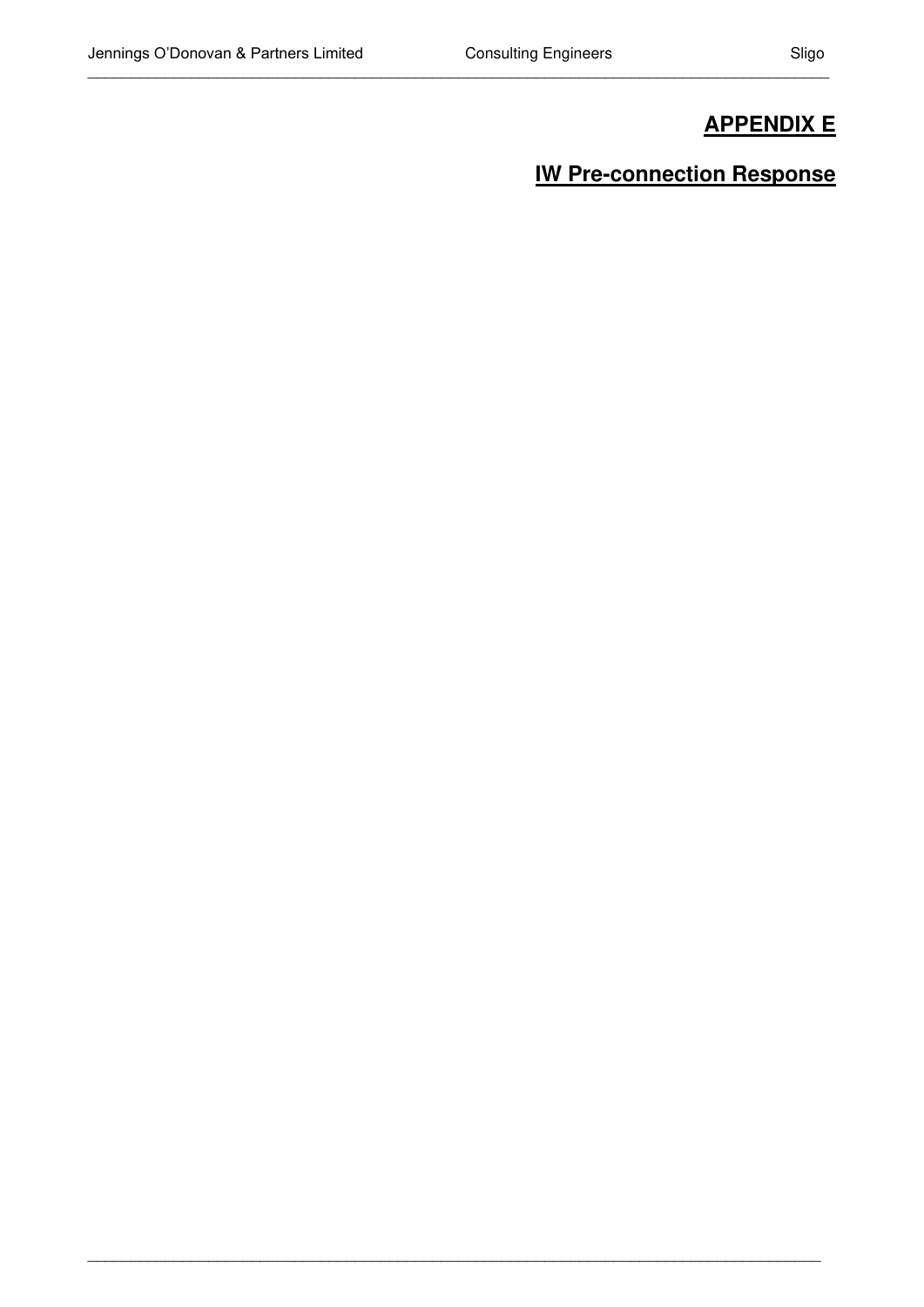

Ritika Singh Jennings O'Donovan & Partners Ltd Consulting Engineers Finisklin Sligo F91 RHH9

11 February 2022

**Re: CDS21007593 pre-connection enquiry - Subject to contract | Contract denied Connection for Housing Development of 60 unit(s) at Carins Hill, Sligo, Sligo** 

Dear Sir/Madam,

Irish Water has reviewed your pre-connection enquiry in relation to a Water & Wastewater connection at Carins Hill, Sligo, Sligo (the **Premises**). Based upon the details you have provided with your preconnection enquiry and on our desk top analysis of the capacity currently available in the Irish Water network(s) as assessed by Irish Water, we wish to advise you that your proposed connection to the Irish Water network(s) can be facilitated at this moment in time.

| <b>SERVICE</b>                | <b>OUTCOME OF PRE-CONNECTION ENQUIRY</b><br>THIS IS NOT A CONNECTION OFFER. YOU MUST APPLY FOR A<br>CONNECTION(S) TO THE IRISH WATER NETWORK(S) IF YOU WISH<br><b>TO PROCEED.</b>                                                                                                                                                                                                                                                                                                                                                           |
|-------------------------------|---------------------------------------------------------------------------------------------------------------------------------------------------------------------------------------------------------------------------------------------------------------------------------------------------------------------------------------------------------------------------------------------------------------------------------------------------------------------------------------------------------------------------------------------|
| <b>Water Connection</b>       | Feasible without infrastructure upgrade by Irish Water                                                                                                                                                                                                                                                                                                                                                                                                                                                                                      |
| <b>Wastewater Connection</b>  | Feasible Subject to upgrades                                                                                                                                                                                                                                                                                                                                                                                                                                                                                                                |
| <b>SITE SPECIFIC COMMENTS</b> |                                                                                                                                                                                                                                                                                                                                                                                                                                                                                                                                             |
| <b>Water Connection</b>       | There is an existing Irish Water owned water main located adjacent to the<br>entrance to the proposed development.                                                                                                                                                                                                                                                                                                                                                                                                                          |
| <b>Wastewater Connection</b>  | There is an existing 150mm dia. foul sewer located adjacent to the entrance<br>to the proposed development however given the number of houses<br>proposed for this development, a larger size sewer would be required.<br>There appears to be a 225mm dia. foul sewer located approx. 60m to the<br>north along the Cairns Hill road, a foul sewer network extension of 60m<br>approx. will be required to be installed by the Irish Water Regional<br>Contractor and be funded by the Customer in order to facilitate this<br>development. |

Stiurtholri / Directors: Cathal Marley (Chairman), Niall Gleeson, Eamon Gallen, Yvonne Harris, Brendan Murphy, Dawn O' Driscoll, Maria O' Dwyer Oifig Chláraithe / Registered Office: Teach Colvill, 24-26 Sráid Thalbóid, Baile Átha Cliath 1, D01 NP86 / Colvill House, 24-26 Talbot Street, Dublin 1 D01 NP86 Is cuideachta ghníomhaíochta ainmnithe atá faoi theorainn scaireanna é Uisce Éireann / Irish Water is a designated activity company, limited by shares. Uimhir Chláraithe in Éirinn / Registered in Ireland No.: 530363

**Uisce** Éireann Bosca OP 448 Oifig Sheach adta na **Cathrach Theas Cathair Chorcaí** 

**Irish Water PO Box 448. South City Delivery Office** Cork City.

www.water.ie